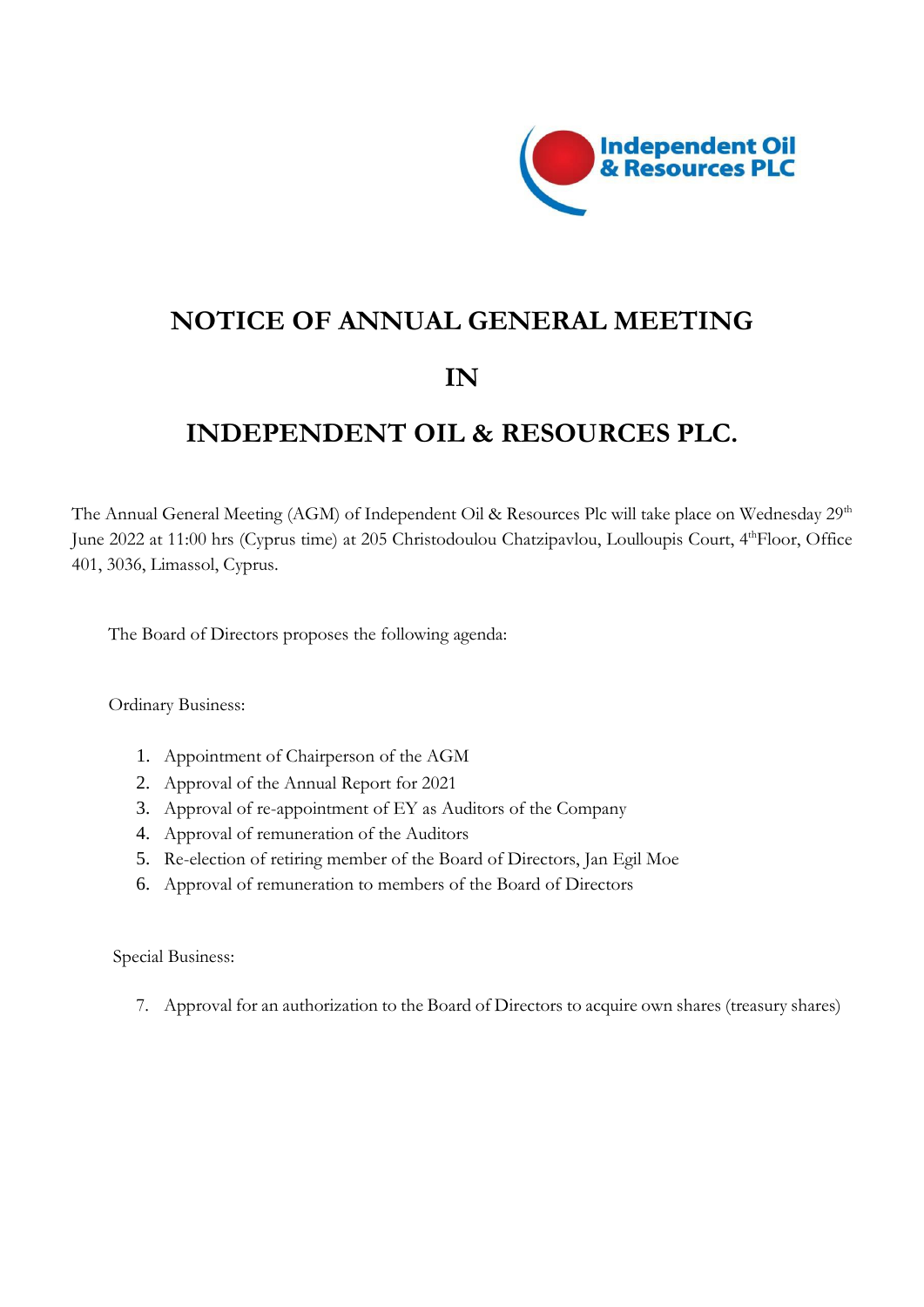## **GUIDANCE**

Shareholders who wish to attend the Annual General Meeting, either in person or by proxy, are requested to complete the notice of attendance or proxy form, attached hereto, at the latest by Friday 24<sup>th</sup> June 2022 at 11:00 hrs (Cyprus time) and return to:

Independent Oil & Resources Plc P.O. Box 56128 3304 Limassol, Cyprus Phone +357 99403040, fax 357 25356500 Email: [info@independentresources.eu](mailto:%20info@independentresources.eu) 

Call-up and attachments to the Agenda are available on the NOTC marketplace for unlisted shares: <http://www.notc.no/eng> and at the Company's web page <http://www.independentresources.eu/>

> Limassol, 8th of June 2022 INDEPENDENT OIL & RESOURCES PLC On behalf of the Board according to proxy

> > Jan Egil Moe Chairman of the Board (sign.)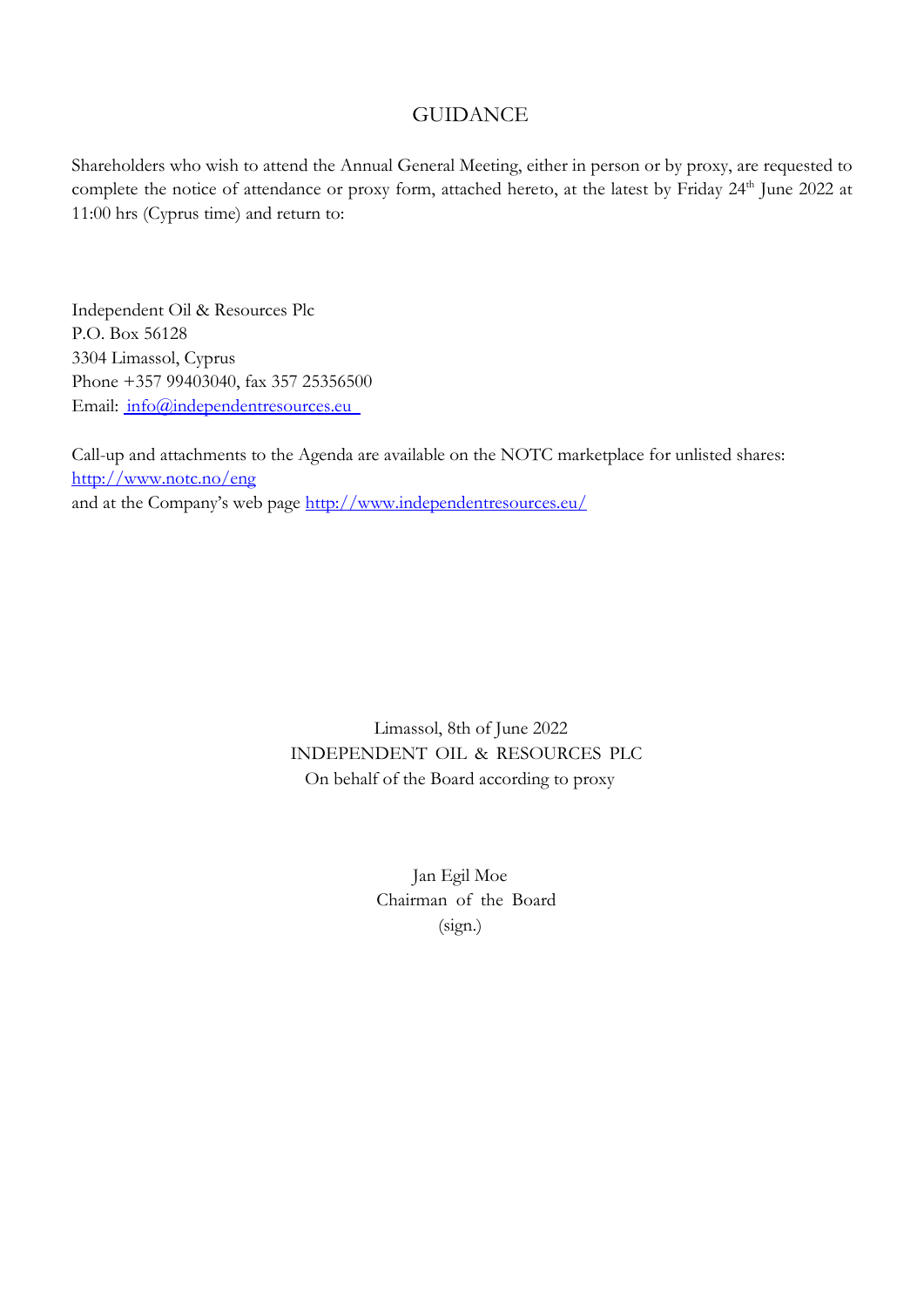## **ANNUAL GENERAL MEETING 29. JUNE 2022**

for Independent Oil & Resources Plc, will be held on Wednesday  $29<sup>th</sup>$  June 2022 at 11:00 hrs (Cyprus time) at 205 Christodoulou Chatzipavlou, Loulloupis Court, 4 th Floor, Office 401, 3036, Limassol, Cyprus.

#### **NOTICE OF ATTENDANCE**

| The notice of attendance must be received by Independent Oil & Resources Plc,    |  |  |  |  |  |
|----------------------------------------------------------------------------------|--|--|--|--|--|
| c/o Fidelius Management Services Ltd, P.O. Box 56128, 3304 Limassol, Cyprus,     |  |  |  |  |  |
| by Friday $24th$ June 2022 at 11:00 hrs. (Cyprus time) at the latest,            |  |  |  |  |  |
| or alternatively by fax+ 357 25356500 or by e-mail: info@independentresources.eu |  |  |  |  |  |

The undersigned will attend the Annual General Meeting of Independent Oil & Resources Plc on Wednesday 29<sup>th</sup> June 2022 and submit my vote for:

.............................................. own shares. ............................................... other shares as authorized by power of attorny(ies). In total for ................................................... shares. ............................................. x) .......................................................………… x)……………………..………............................................. *Place/Date* Mame in capital letters Signature of shareholder **Signature** of shareholder *X) To be signed only for personal attendance. For the power of attorney, please use the power of attorney below the dotted line.*

**.................................................................................................................................................................................................** 

#### **POWER OF ATTORNEY**

If You are unable to attend the Annual General Meeting, this power of attorney may be used by a person You authorize, or You may send the power of attorney without submitting the proxy's name. If so, the name of the Chairperson will be put on the power of attorney before the Annual General Meeting is held.

**The power of attorney must be received by Independent Oil & Resources Plc, c/o Fidelius Management Services Ltd, P.O. Box 56128, 3304 Limassol, Cyprus, by Friday 24th June 2022 at 11:00 hrs. (Cyprus time) at the latest, or alternatively by fax + 357 25356500 or by e-mail : [info@independentresources.eu](mailto:info@independentresources.eu)**

The undersigned hereby gives the Chairperson

or alternatively: ..........................................................................................

 *(Name in capital letters)* 

power of attorney to attend the Annual General Meeting for Independent Oil & Resources Plc. on Wednesday 29. June 2022 and to vote on my behalf for my/our shares.

Number of shares the power of attorney is given for …………………………………………….

| Place/Date                                            | Name in capital letters | Signature of shareholder |
|-------------------------------------------------------|-------------------------|--------------------------|
| X) Only to be signed if the power of attorney is used |                         |                          |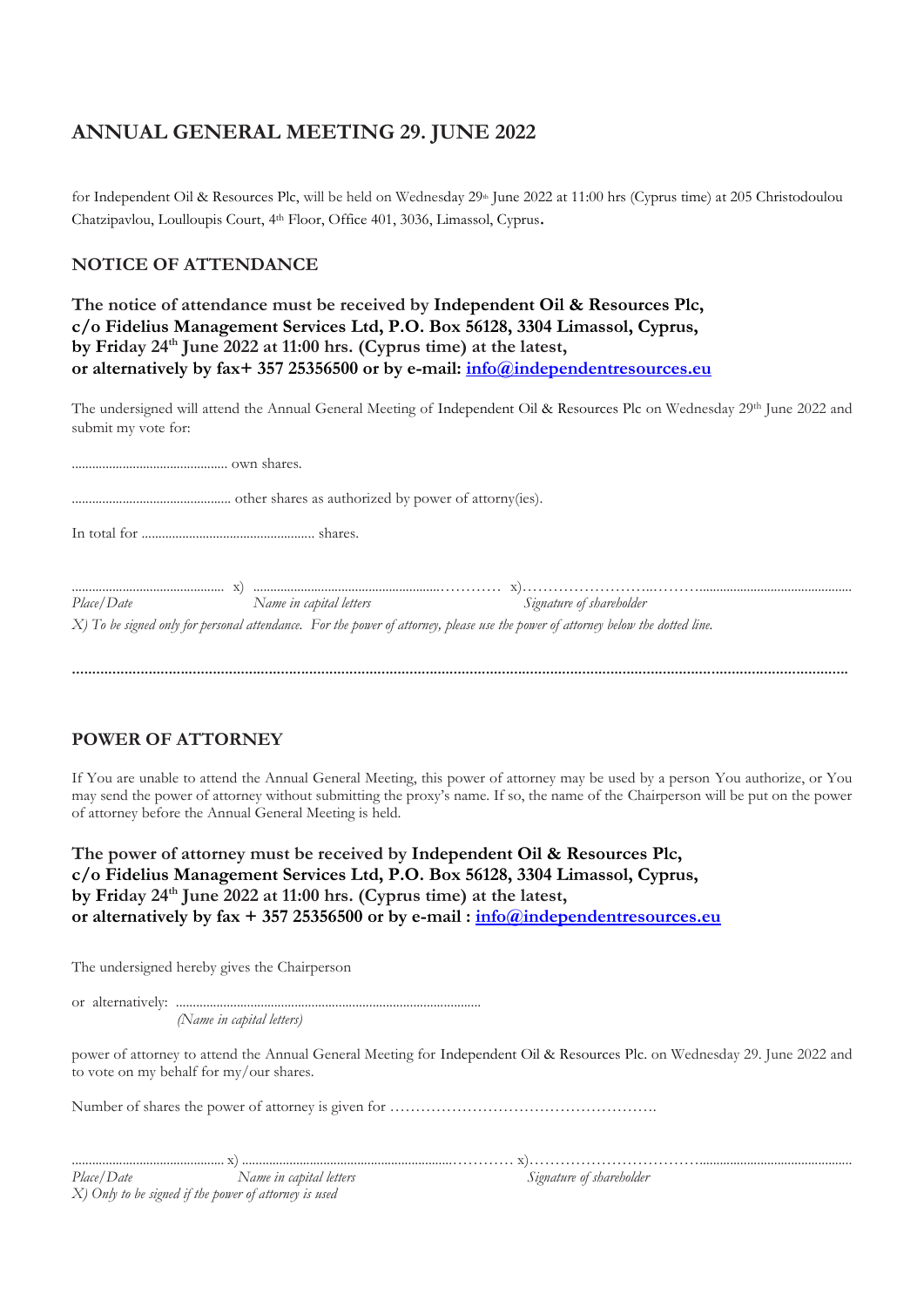|  |  |  | This form is to be used in respect of the resolutions mentioned below as follows: |  |  |
|--|--|--|-----------------------------------------------------------------------------------|--|--|
|  |  |  |                                                                                   |  |  |

| Item:                                                                                                 |           |         |         |                              |  |  |  |  |
|-------------------------------------------------------------------------------------------------------|-----------|---------|---------|------------------------------|--|--|--|--|
| <b>Resolution:</b>                                                                                    | In favour | Against | Abstain | At the proxy's<br>discretion |  |  |  |  |
| <b>Ordinary Business</b>                                                                              |           |         |         |                              |  |  |  |  |
| 1. Appointment of Chairperson of the AGM                                                              | П         | П       | П       | П                            |  |  |  |  |
| 2. Approval of the Annual Report for 2021                                                             | П         |         | П       | П                            |  |  |  |  |
| 3. Approval of re-appointment of EY as Auditors of<br>the Company                                     | П         | П       | П       | П                            |  |  |  |  |
| 4. Approval of remuneration of the Auditors                                                           | П         | П       | П       |                              |  |  |  |  |
| Re-election of retiring member of the Board of<br>5.<br>Directors, Jan Egil Moe                       | П         | П       | П       | П                            |  |  |  |  |
| 6. Approval of remuneration to members of the<br>Board of Directors                                   | П         | П       | П       |                              |  |  |  |  |
| <b>Special Business</b>                                                                               |           |         |         |                              |  |  |  |  |
|                                                                                                       | In favour | Against | Abstain | At the proxy's<br>discretion |  |  |  |  |
| 7. Approval for an authorisation to the Board of<br>Directors to acquire own shares (treasury shares) | П         | П       | П       |                              |  |  |  |  |

(If none of the boxes have been crossed and/or given voting instructions, this implies that the designated proxy can vote for the proxy's choice of that particular item(s).)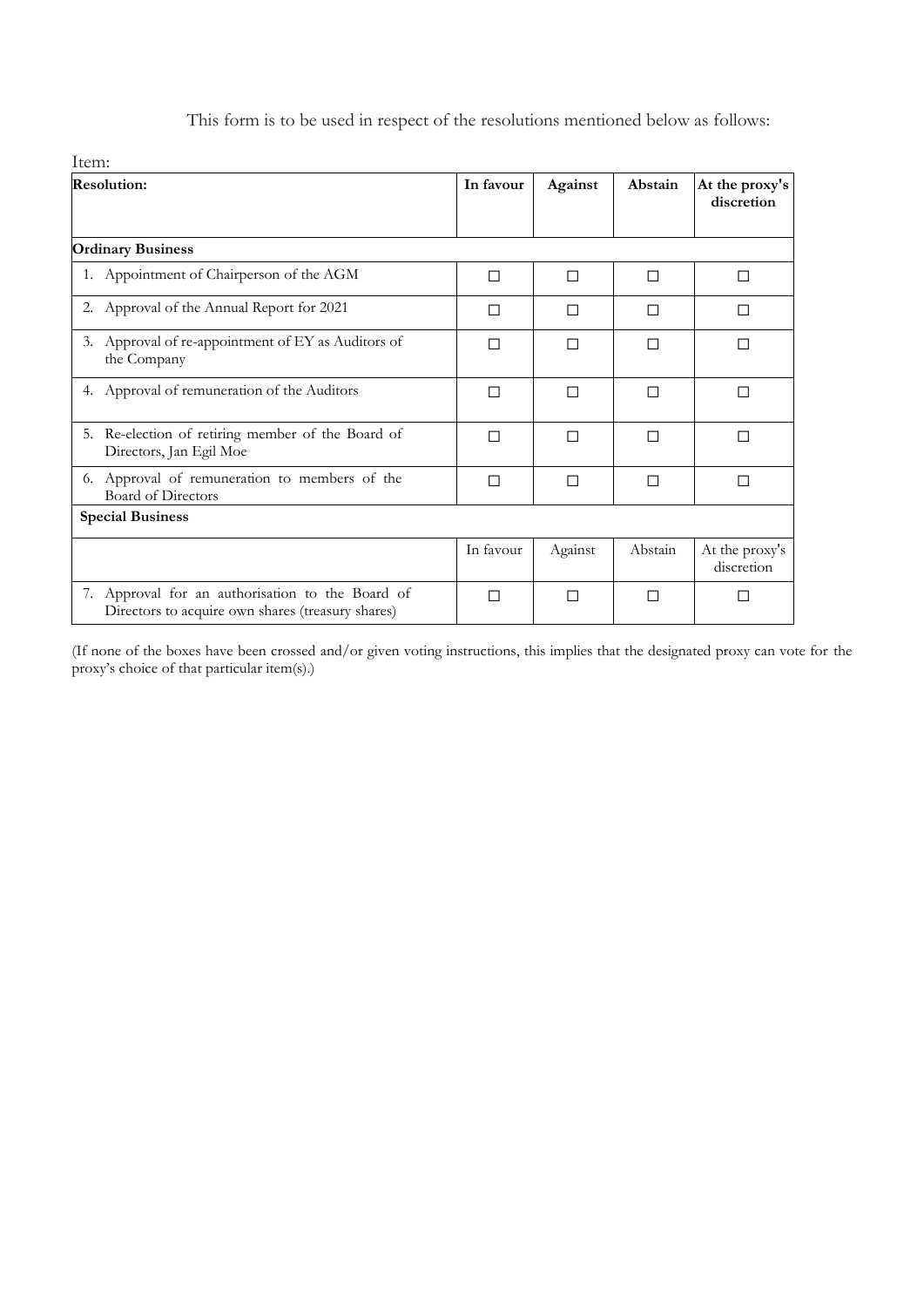## **Attachment**



## **Ordinary Business**

## **1. Appointment of Chairperson of the AGM**

It is proposed that Jan Egil Moe be appointed as Chairperson of the meeting.

#### **ORDINARY RESOLUTION No. 1**

**THAT** *Jan Egil Moe be appointed as Chairperson of the meeting*.

## **2. Approval of the Annual Reports for 2021**

The annual accounts and the annual reports (including director's report and auditor's report) for the financial year 2021 were presented for consideration and approval.

#### **ORDINARY RESOLUTION No. 2**

**THAT** *the annual accounts and the annual reports (including director's report and auditor's report) for the financial year 2021 be approved.* 

## **3. Re-Appointment of EY as Auditors of the Company**

The Board of Directors has proposed that EY be re-appointed as Auditors of the Company for the financial year 2022.

#### **ORDINARY RESOLUTION No. 3**

**THAT** *EY be re-appointed as Auditors of the Company for the financial year ending 31.12.2022.* 

## **4. Remuneration of the Auditors**

It is proposed that the Board is authorized to negotiate with EY and fix the auditors remuneration for the financial year 2022.

#### **ORDINARY RESOLUTION No. 4**

**THAT** *the Board is authorized to negotiate with EY and fix the auditors remuneration for the financial year 2022.*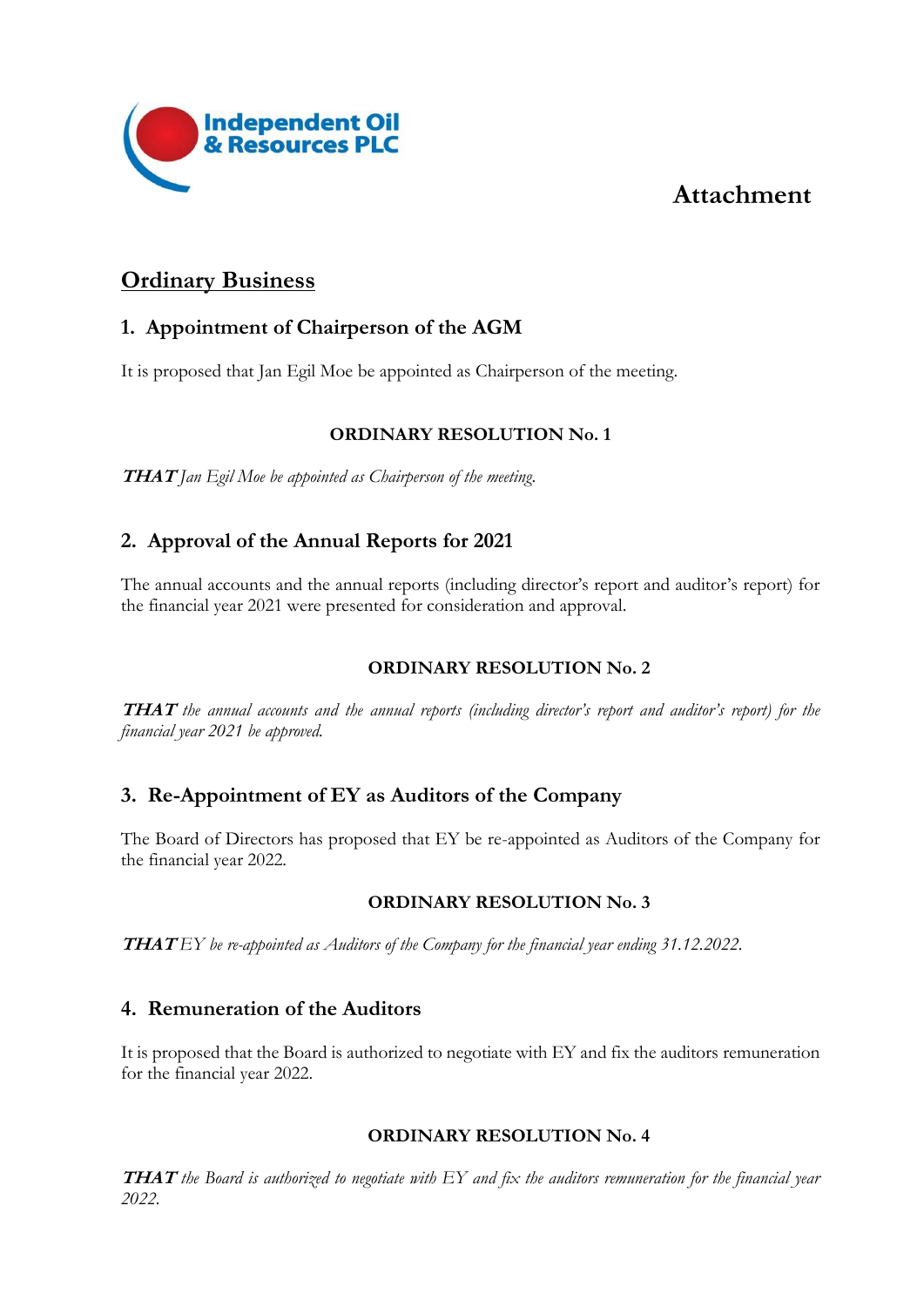## **5. Re-election of retiring member of the Board of Directors, Jan Egil Moe**

Jan Egil Moe, member of the Board retires in accordance with the provisions of Article 76 & 77 of the Company's Memorandum and Articles of association – Rotation of Directors – and offers himself for re-election.

Jan Egil Moe (69) is a Norwegian citizen. Mr. Moe has vast experience from a number of industries in leading positions. For the last 18 years he has served as an independent consultant/advisor. He has been on the Board of the Company since December 2007, and has been Chairman of the Company since 2010.

The Board proposes a re-election of Jan Egil Moe as Director of the Company.

#### **ORDINARY RESOLUTION No. 5**

**THAT** *Mr. Jan Egil Moe of Norway be re-appointed as a member of the Board of Directors with effect as of the conclusion of the Annual General Meeting.* 

## **6. Approval of remuneration to members of the Board of Directors**

It is proposed that the General Meeting resolves the annual remuneration to be given to each of the members of the Board of Directors for the year 2021 as follows:

- Each member of the Board of Directors shall receive remuneration of EUR 5,000 (other than the chairperson of the Board of Directors)
- Chairman of the Board of Directors shall receive remuneration of EUR 15,000

The proposed remuneration is the same with the Director's remuneration for 2020.

#### **ORDINARY RESOLUTION No. 6**

**THAT** *the annual remuneration to be given to each of the members of the Board of Directors be and are hereby approved as follows:* 

- *Each member of the Board of Directors shall receive remuneration of EUR 5,000 (other than the chairperson of the Board of Directors)*
- *Chairman of the Board of Directors shall receive remuneration of EUR 15,000*